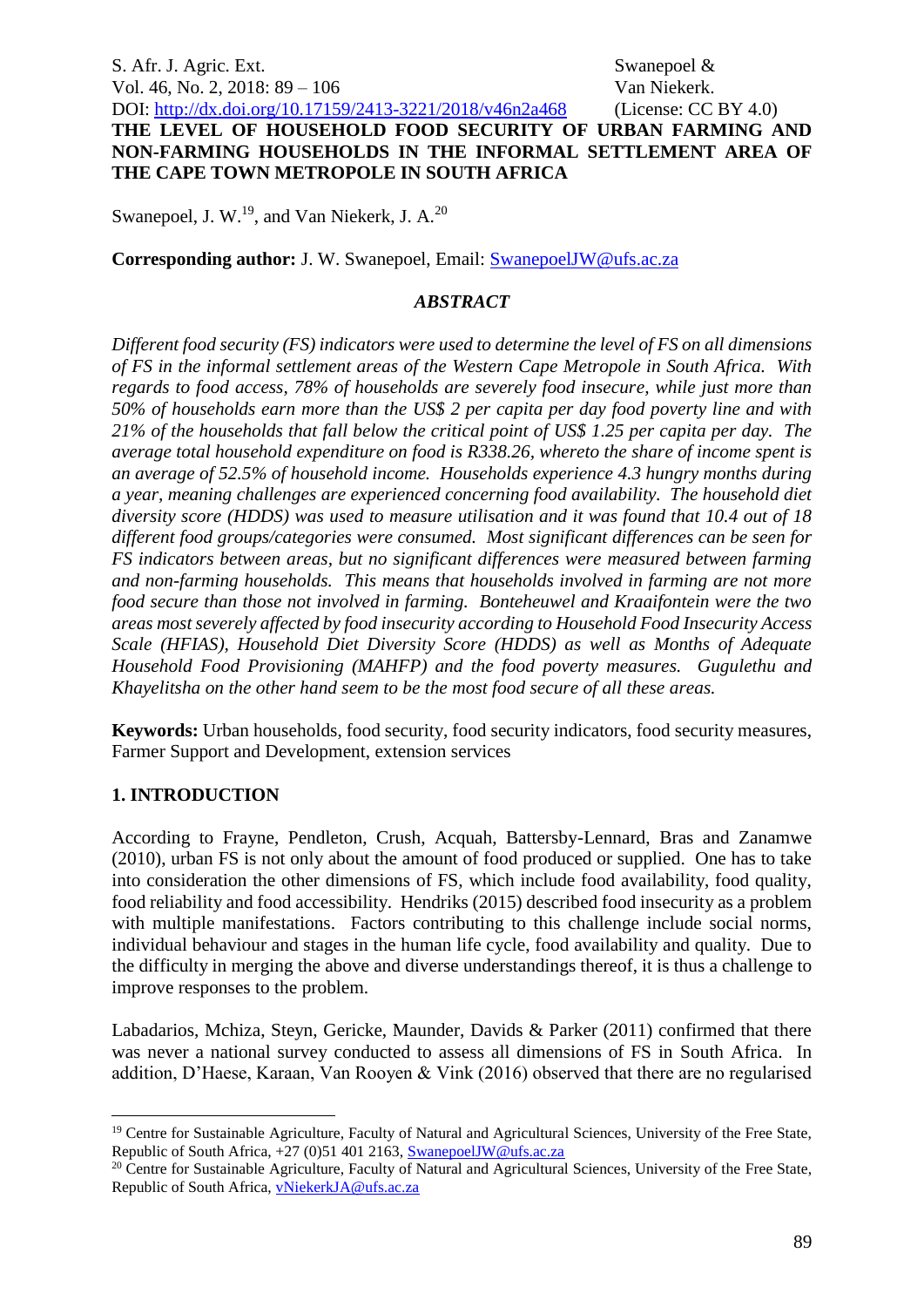ways of monitoring FS in South Africa since different methodologies, samples and sampling techniques are used and different aspects of FS are assessed. This is bound to provide different results and it is thus difficult to compare indicators across studies and develop a single FS estimate for South Africa.

Many initiatives were implemented by the Western Cape Department of Agriculture to alleviate the food insecurity situation of households in the informal settlement areas of the Cape Town Metropole of South Africa. Some of the initiatives included the implementation of urban household and community food gardens assisted by the Department's extension division. Extension services thus played a pivotal role in the advising and training of these urban farmers. Therefore, this article has the purpose to analyse the level of household FS of urban and nonurban farmers in the informal settlement areas of the Cape Town Metropole with reference to all dimensions of FS.

## **2. METHODOLOGY**

## **2.1. Study area and data collection**

The study was conducted in the informal settlement areas that form part of the Cape Town Metropole of the Western Cape in South Africa. Initiatives like urban household and community food gardens implemented by the Farmer Support and Development Division of the Western Cape Department of Agriculture were carried out to improve the food security situation of households in these areas. The farmers involved in these projects comprised of those owning house gardens or those involved in community gardens. Extension officers of the department provide advisory services to them. Randomly selected non-farming households of the same area thus served as the control group.

The informal settlement areas in the Cape Town Metropole selected to conduct the surveys in are:

- Gugulethu
- Khayelitsha
- Kraaifontein
- Mitchells Plain
- Bonteheuwel
- Philippi

These areas are known to consist of some of the poorer communities in the Cape Town Metropole. Quantitative and qualitative data was collected by using questionnaires that included questions constructed to include different social characteristics of the household, the FS situation based on different FS indicators, household income and expenditure, household food production, access to water and to markets and access to governmental support programmes. It thus contributed to an in-depth comprehension of the social and economic aspects of FS at household level and the identification of the factors influencing FS at household level by including the four major FS components, namely food availability, food accessibility, food utilisation and food system stability. A total of 223 surveys were completed and three were eliminated due to outlying values, resulting in 220 households that were analysed.

#### **2.2. Data analysis**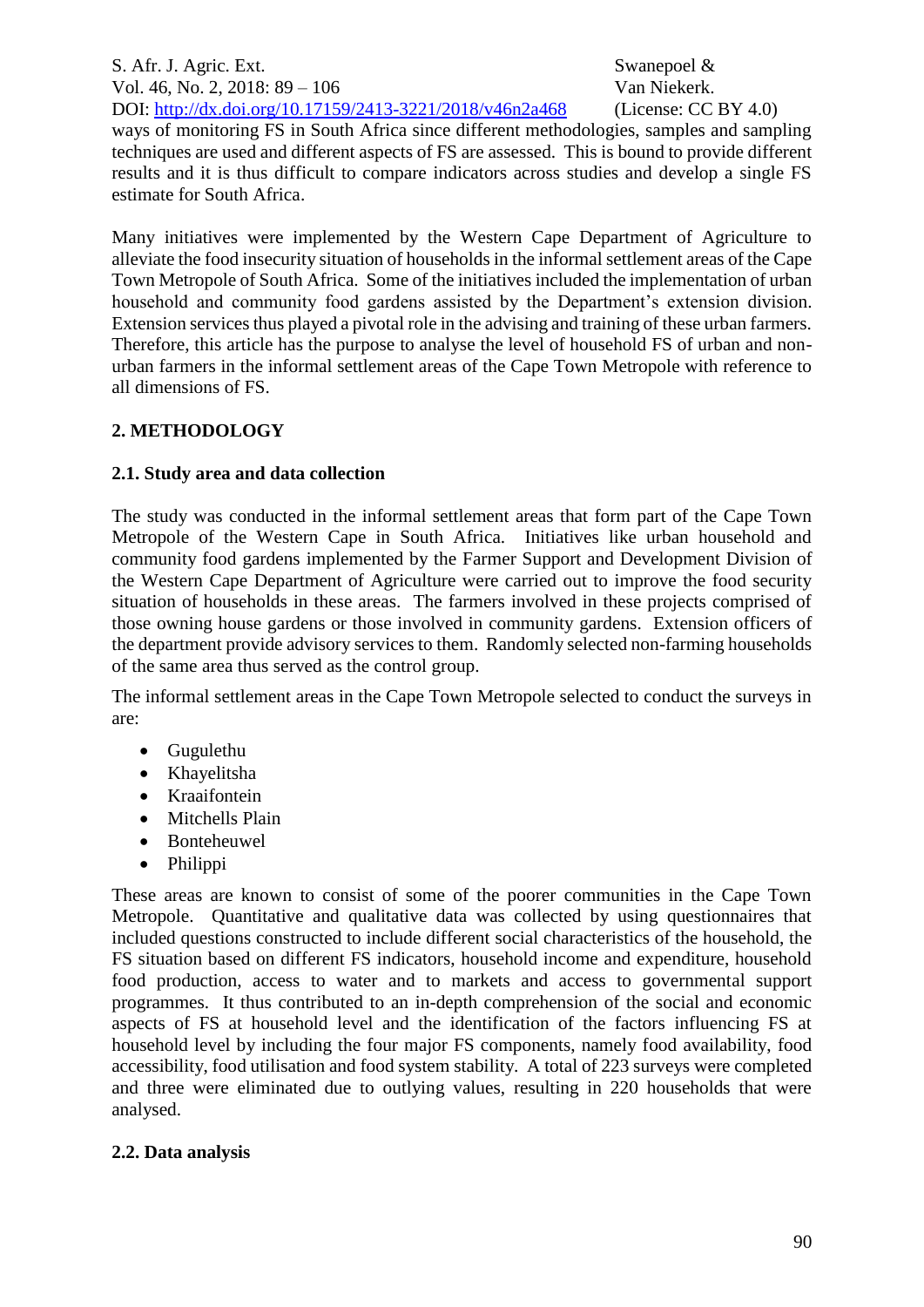To determine the level of household FS it is important to consider the multidimensional characteristics thereof. Household characteristics were used for the purpose to explain the variation in food insecurity. The main characteristics that were used include characteristics regarding demography, capability, livelihood strategies and entitlements of the households. Thus, the following instruments were used to gain a complete representation of household FS:

- Household Food Insecurity Access Scale (HFIAS)
- The HFIAS was translated into only three groups (food secure, moderately food insecure and severely food insecure) which were obtained from the scale.
- Household Diet Diversity Scale (HDDS)
- Households were asked to report their household dietary consumption during the previous seven days through a constructed 18 food group questionnaire. Due to portion sizes measuring difficulties, this analysis was restricted to the diversity of household diet.
- Food poverty (FP)
- Months of adequate household provisioning (MAHFP)
- Energy availability (EA) proxied as Total Value Consumed (TVC)
- Share of food expenditure on total household expenditure (SHARE)

The Pearson correlation coefficients and graphs were used to compare the outcome indicators on HFIAS, HDDS, MAHFP, TVC and total share of food expenditure on total food expenditure.

The P-Alpha poverty index was used to analyse household food poverty levels (Foster, Greer & Thorbecke, 1984). For the purpose of this study, the food poverty line as described by Statistics South Africa (2015). The food poverty line is described as follows, "the food poverty line is the Rand value below which individuals are unable to purchase or consume enough food to supply them with minimum per-capita-per-day energy requirement for good health (which is about 2 100 kilocalories)" (Statistics South Africa, 2015). The equation defined by Foster *et al*. (1984) is as follow:

$$
P(y,z) = \frac{1}{n} \sum_{n=1}^{q} (G_i)
$$

Whereas:

*y* = value of food consumption per capita in each household

 $z =$  recommended food poverty line (R352 per capita per month (Statistics South Africa, 2015)

 $G_i = z - y_i$  = the i<sup>th</sup> household food poverty gap

*q* = number of poor households

 $n =$  the total number of households in the area

# **3. RESULTS**

# **3.1. Household food insecurity access scale**

According to the HFIAS scale, it was calculated that 78% of households over all the informal settlement areas surveyed in the Cape Town Metropole experience severe food insecurity. Furthermore, 14% of them experience moderate FS, while only 8% of households surveyed are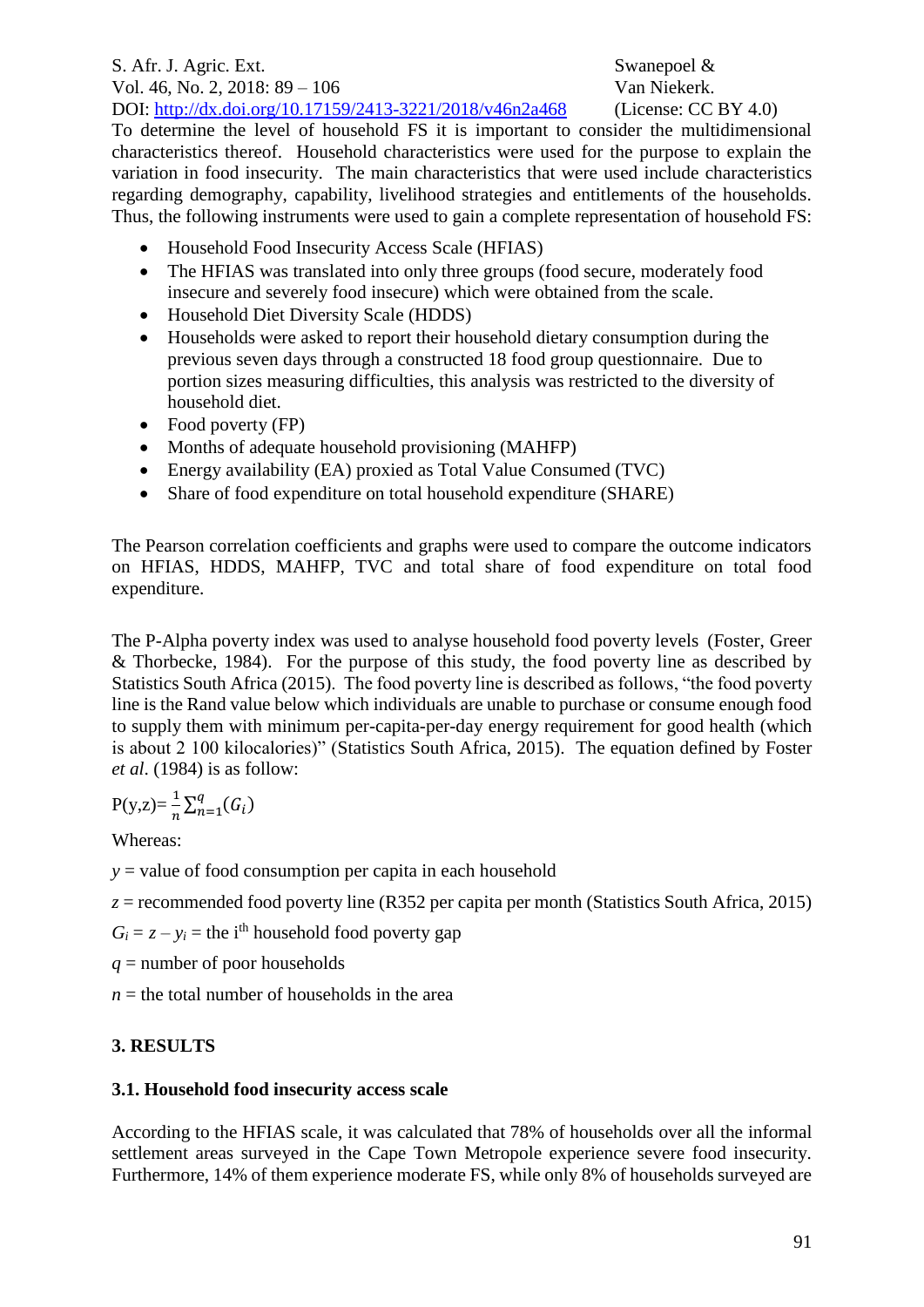# S. Afr. J. Agric. Ext. Swanepoel & Vol. 46, No. 2, 2018: 89 – 106 Van Niekerk. DOI: <http://dx.doi.org/10.17159/2413-3221/2018/v46n2a468> (License: CC BY 4.0) food secure. Battersby (2011) reported that 80% of the households they surveyed in the Cape Town Metropole experienced either moderate or severe food insecurity. This number is also similar to that reported by Crush, Hovorka & Tevera (2011) who found that within the informal areas of Cape Town, 80% of households were severely food insecure.

The socio-economic indicators of this study area are well described in an article by Swanepoel, Van Niekerk and D'Haese (2017). As seen in [Table 1,](#page-3-0) the area with the lowest mean score on the HFIAS scale is Gugulethu (10.1) and the highest average scores were measured in Bonteheuwel with a score of 16.1 and Kraaifontein with 15.9. When measured against the Pearson Chi-Square of 0.5, there are significant differences between the informal settlement areas in terms of the level of FS. Non-farming households scored 14.1 and urban farmers 13.5 on the HFIAS scale. Although this is an indication that urban farmers are more food secure than households not involved in agricultural activity, no significant difference were found between the FS levels between urban farming households and non-farming households.

<span id="page-3-0"></span>**Table 1:** HFIAS mean scores for different informal settlement areas of the Cape Town Metropole

| <b>Area</b>        | N   | <b>Mean</b>  |
|--------------------|-----|--------------|
| Gugulethu          | 33  | 10.12(5,22)  |
| Khayelitsha        | 38  | 11.29(7.51)  |
| Kraaifontein       | 45  | 15.87 (6.24) |
| Mitchells Plain    | 35  | 13.29(6.05)  |
| Bonteheuwel        | 33  | 15.82 (5.62) |
| Philippi           | 36  | 15.11(7.31)  |
| <b>F</b> Statistic |     | $5.25***$    |
| Farming            | 154 | 13.52 (6.83) |
| Non-Farming        | 66  | 14.05 (6.48) |
| <b>T</b> Statistic |     | 0.538        |
| <b>Total</b>       | 220 | 13.67(6.72)  |

∗Significant at the 10% level; ∗∗significant at the 5% level; ∗∗∗significant at the 1% level. Values in parenthesis are standard deviation

According to the HFIAS, 84.8% of households from Bonteheuwel experience severe food insecurity and 9.1% moderate food insecurity [\(Table 2\)](#page-4-0). Kraaifontein and Philippi also experience severe food insecurity with levels over 80%. Gugulethu and Khayelitsha have the lowest levels of severe food insecurity with 66.7% and 68.4% respectively, however, these areas do experience moderate food insecurity in 24.2% of households in Gugulethu and 15.8% of households in Khayelitsha. The analysis on the FS status of farming and non-farming households shows that in both cases, more than 75% of households experience severe food insecurity, with a higher percentage of farming households experiencing severe food insecurity.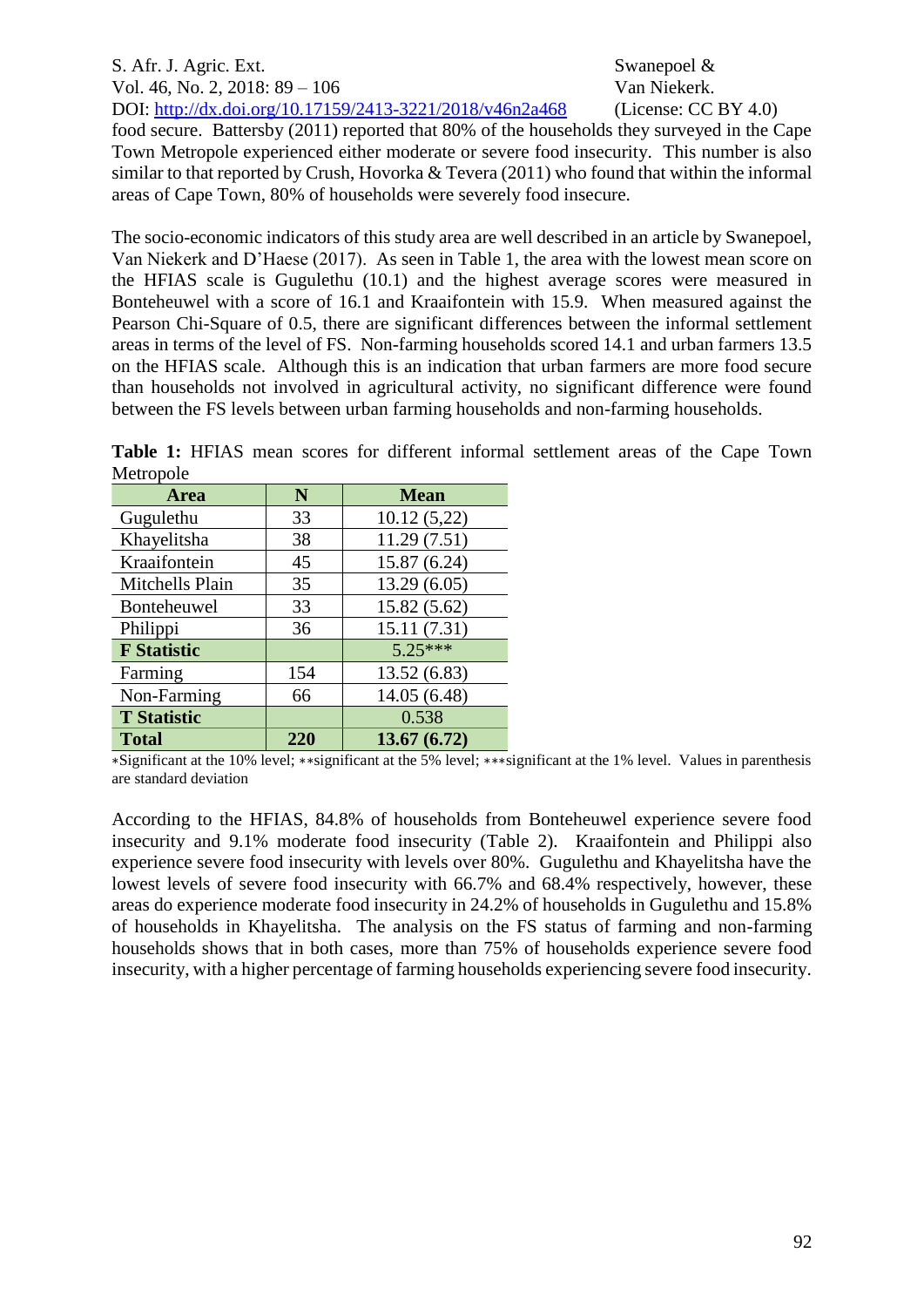| Area %           | N   | <b>Food Secure</b><br><b>Moderately</b> |                      | <b>Severely Food</b> |
|------------------|-----|-----------------------------------------|----------------------|----------------------|
|                  |     |                                         | <b>Food Insecure</b> | <b>Insecure</b>      |
| Gugulethu        | 33  | 9.1                                     | 24.2                 | 66.7                 |
| Khayelitsha      | 38  | 15.8                                    | 15.8                 | 68.4                 |
| Kraaifontein     | 45  | 6.7                                     | 8.9                  | 84.4                 |
| Mitchells Plain  | 35  | 8.6                                     | 14.3                 | 77.1                 |
| Bonteheuwel      | 33  | 6.0                                     | 9.1                  | 84.8                 |
| Philippi         | 36  | 8.6                                     | 13.6                 | 77.7                 |
| Farming status % |     |                                         |                      |                      |
| No Farming       | 64  | 6.06                                    | 18.18                | 75.76                |
| Farming          | 156 | 9.74                                    | 11.69                | 78.57                |
| <b>Total</b>     | 220 | 8.64                                    | 13.64                | 77.73                |

<span id="page-4-0"></span>**Table 2:** HFIAS categories for the different informal settlement areas of the Cape Town Metropole.

The majority of respondents over all the informal settlement areas in the Cape Town Metropole reported that they often (more than 10 times during the past 30 days) worried that there would not be enough food for the household to eat. Respondents from Gugulethu and Khayelitsha sometimes worried (three to nine days during the past 30 days) that the household would not have enough food to eat, while households from Kraaifontein, Mitchells Plain, Bonteheuwel and Philippi often worried that there would not be enough food for the household to eat. The households in all the informal settlement areas reported that one of the household members was not able to eat the kinds of food they preferred because of a lack of money.

It was reported that on average in the Cape Town Metropole, one or more of the household members eat just a few kinds of food day-after-day owing to a lack of money. Gugulethu and Khayelitsha respondents once again reported that they experience this situation sometimes during the past 30 days while households from Kraaifontein, Mitchells Plain, Bonteheuwel and Philippi often experienced this problem.

On average, it was reported that in the Cape Town Metropole it often occurred for one of the household members to eat a smaller meal than they felt they needed since there was not enough food. Respondents from Gugulethu and Khayelitsha sometimes, while households from Kraaifontein, Mitchells Plain, Bonteheuwel and Philippi often experienced this situation as well. It was further reported that someone in the household ate fewer meals due to the lack of food. This was sometimes experienced in Gugulethu and Khayelitsha, but often in Kraaifontein, Mitchells Plain, Bonteheuwel and Philippi.

According to most of the respondents over all the informal settlement areas surveyed in the Cape Town Metropole, it sometimes occurred (three to nine days of the past 30 days) that one of the household members went to sleep at night hungry because there was not enough food. It sometimes took place in all the areas individually as well.

Moreover, most of the respondents over all the areas surveyed in the Cape Town Metropole indicated that it sometimes happened (three to nine days of the past 30 days) that one of the household members went a whole day without eating anything because there was no food available. This sometimes took place in all the areas individually as well.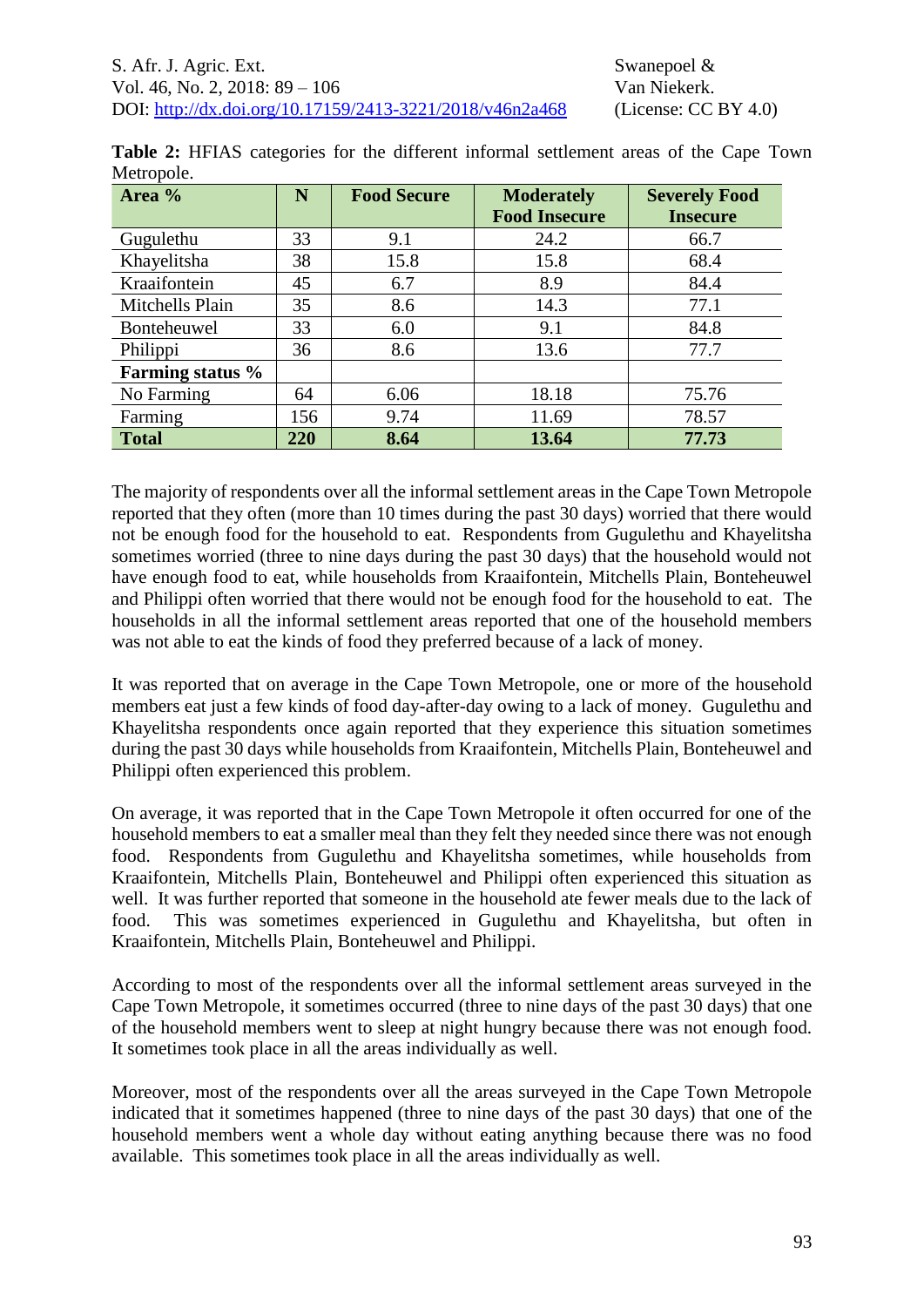#### S. Afr. J. Agric. Ext. Swanepoel & Vol. 46, No. 2, 2018: 89 – 106 Van Niekerk. DOI: <http://dx.doi.org/10.17159/2413-3221/2018/v46n2a468> (License: CC BY 4.0) **3.2. Household Diet Diversity Scores**

The HDDS is based on the data of food consumed the day before the interview by the household members. The score relates to the number of the different groups of food consumed. A higher score shows higher diversity; thus the household is more food secure (Deitchler, Ballard, Swindale & Coates, 2010). It can also be defined as the total of the amount of different foods or food groups consumed by an individual or household over a specific period.

In [Figure 1,](#page-5-0) the frequency of the HDDS can be seen in the surveyed areas of the Cape Town Metropolitan Area. The highest values were calculated for the region between 8 and 12 on the HDDS where 61.3% of the total surveyed group falls within his area.



<span id="page-5-0"></span>**Figure 1:** Frequency of Household Diet Diversity Score for the Cape Town Metropolitan Area

As seen in

[Table](#page-5-1) **3**, Mitchells Plain (11.7) and Gugulethu (11.1) have the highest HDDS while Bonteheuwel has a much lower HDDS of 9.3. This is an indication that the Bonteheuwel area experiences higher levels of food insecurity. There are significant differences between the HDDS of the different informal settlement areas.

| <b>Area</b>          | N   | <b>Mean</b>  |  |  |
|----------------------|-----|--------------|--|--|
| Gugulethu            | 33  | 11.1(2.89)   |  |  |
| Khayelitsha          | 38  | 10.92 (3.29) |  |  |
| Kraaifontein         | 45  | 9.62(2.39)   |  |  |
| Mitchells Plain      | 35  | 11.69(2.29)  |  |  |
| <b>Bonteheuwel</b>   | 33  | 9.27(2.81)   |  |  |
| Philippi             | 36  | 9.69(3.22)   |  |  |
| <b>F</b> Statistic   |     | $4.5***$     |  |  |
| Non-Farmers          | 66  | 10.30(3.15)  |  |  |
| <b>Urban Farmers</b> | 154 | 10.42(2.86)  |  |  |
| <b>T</b> Statistic   |     | $-0.259$     |  |  |
| <b>Total</b>         | 220 | 10.38(2.94)  |  |  |

<span id="page-5-1"></span>**Table 3:** The mean Household Diet Diversity Scores (HDDS) for the different informal settlement areas and the different types of agriculture in the Cape Town Metropole

∗Significant at the 10% level; ∗∗significant at the 5% level; ∗∗∗significant at the 1% level. Values in parenthesis are standard deviation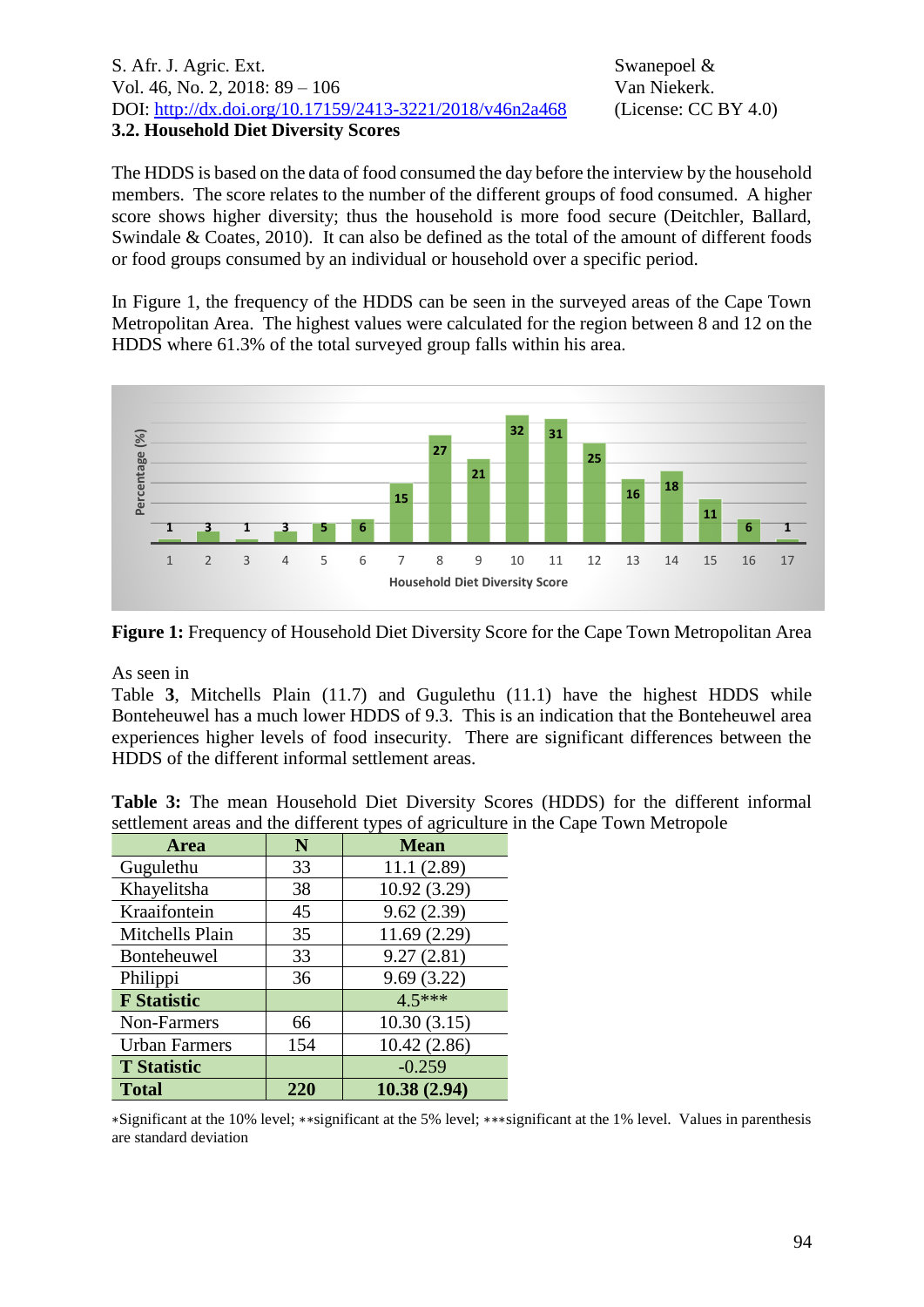S. Afr. J. Agric. Ext. Swanepoel & Vol. 46, No. 2, 2018: 89 – 106 Van Niekerk. DOI: <http://dx.doi.org/10.17159/2413-3221/2018/v46n2a468> (License: CC BY 4.0) There is almost no difference in value and no significant difference of the HDDS between farming and non-farming households in the Cape Town Metropole. In a study conducted by the Western Cape Department of Agriculture (2015), it was reported that the households that participated in food production have a generally higher HDDS. According to Battersby (2011), the HDDS was generally poor in households in Philippi and Khayelitsha, with a mean of 6.33 out of 12.

## **3.3. Main sources of food**

#### 3.3.1. Consumption per type

[Figure 2](#page-6-0) shows the percentage of household consumption per food group during the past seven days of farmers and non-farmers in the Cape Town Metropole. The figure represents each food group. Thus, each bar is based on the total share of consumption among households. The four main groups' consumption during the past seven days (without taking beverages into account) included poultry, other cereals (including bread), maize products and dairy. In the Ekurhuleni area, a study by D'Haese, Vasile and Romo (2013) reported that oil and butter, maize and maize products, sugars and other cereals (including bread) were the main food groups consumed.



<span id="page-6-0"></span>**Figure 2:** The percentage of household consumption per food group during the past seven days in the Cape Town Metropole

It is evident from the figure 2 that farming households consume more roots and tubers, vitamin A fruit and vegetables, other vegetables and maize. This might be because farming households produce some of the above-mentioned food groups. Contrastingly, non-farming households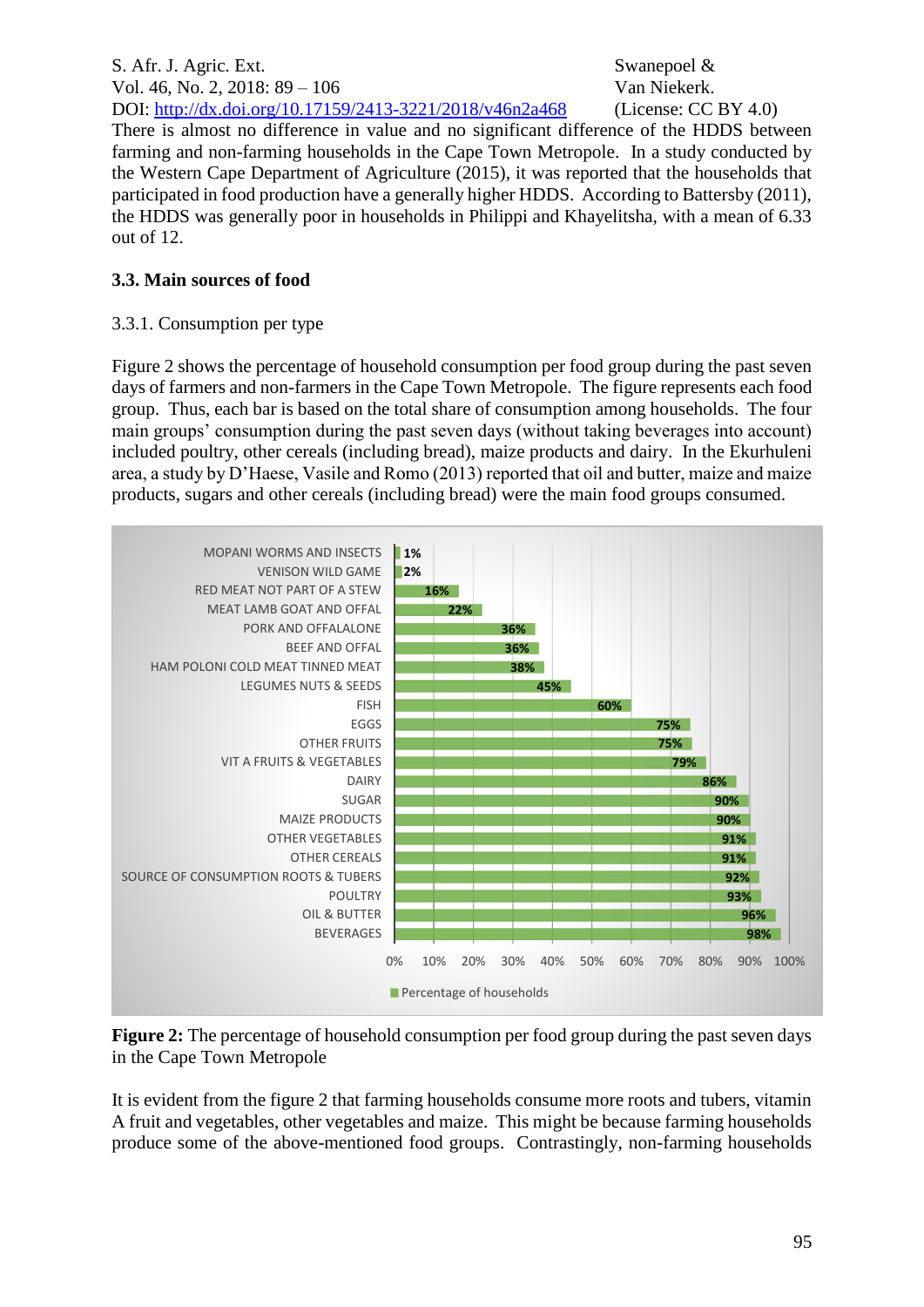S. Afr. J. Agric. Ext. Swanepoel & Vol. 46, No. 2, 2018: 89 – 106 Van Niekerk. DOI: <http://dx.doi.org/10.17159/2413-3221/2018/v46n2a468> (License: CC BY 4.0) consume more meat, pork, mutton, lamb and goat, and much more poultry than farming households.

#### 3.3.2. Cost per type

[Figure 3](#page-7-0) provides a good indication of the average expenditure per month on food consumption for households in the Cape Town Metropole on the different groups of food. The average total expenditure per month per household is R1066.24. Money is mostly spent on other cereals, which includes bread with an average of R177.49 per month, followed by poultry and maize products with R176.84 and R134.37 respectively spent by households. Venison, wild and game, mopani worms and other insects, and eggs were the food groups where the least amount of money was spent. In the Ekhurhuleni district, D'Haese *et al.* (2013) reported that most money was spent on cereals, followed by poultry and maize.



<span id="page-7-0"></span>**Figure 3:** The average expenditure per month consumption for the different groups of food in the Cape Town Metropole

For all the groups of households, it is clear that purchase is the main source of obtaining food in all the food categories. For roots and tubers, other cereals, other vegetables and vitamin A fruits and vegetables, the second highest source of obtaining it is by self-production with 6.3%, 2.7%, 14% and 14.4% respectively. As a second source for obtaining some other food groups, respondents reporting receiving them as gifts. These include beverages, maize, dairy, other fruits, fish, beef and offal, and red meat.

#### **3.4. Hunger Index (Total Hungry Months)**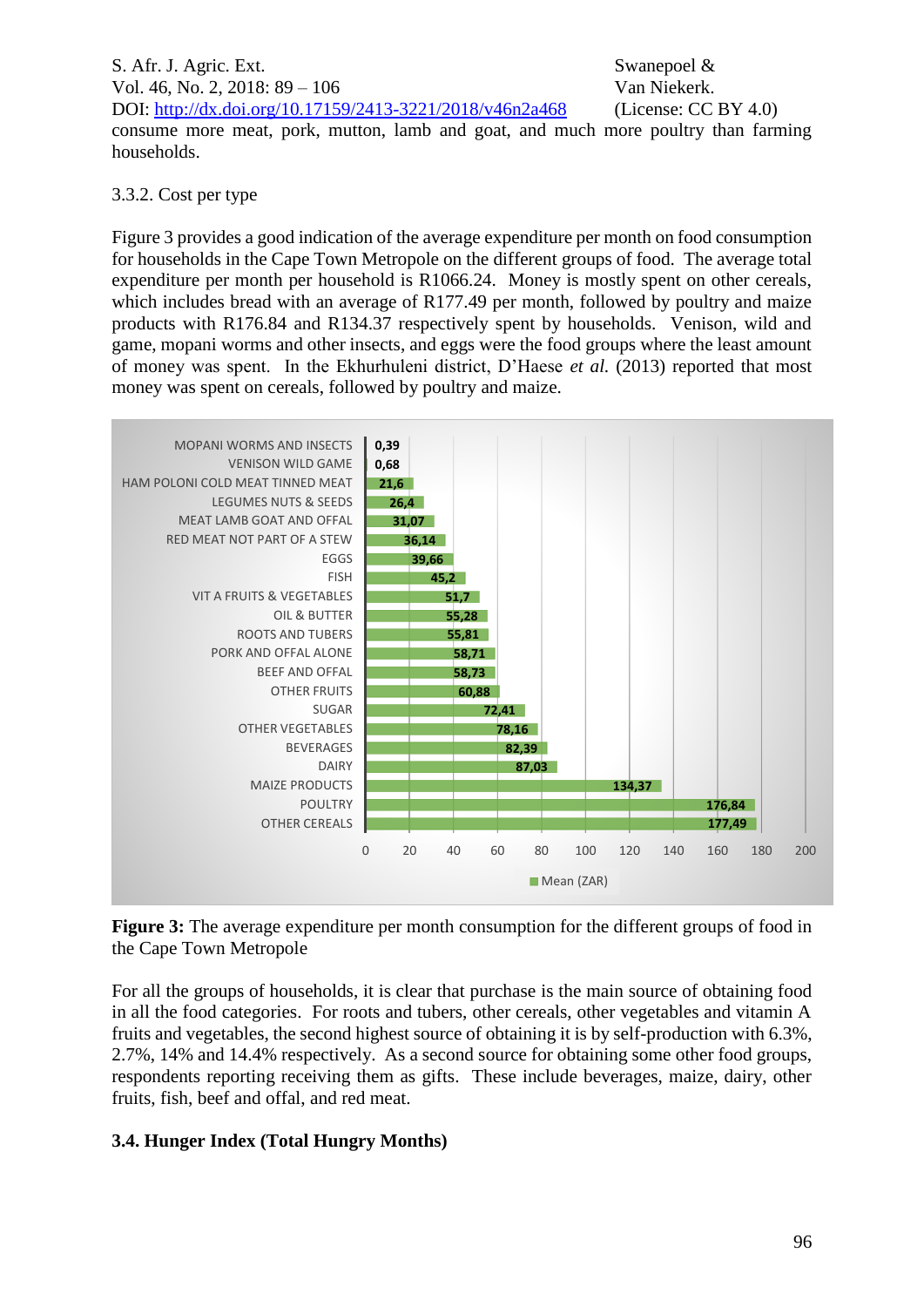The average total number of hungry months experienced by households in the Cape Town Metropole was 4.3 months during the previous 12 months. This means that during the 12 months prior to the day of the survey there were on average 4.3 months where one or more of the household members had to go hungry due to a lack of food. In [Figure 4,](#page-8-0) one can see that in 29 (13.1%) of the households, someone went hungry at least once each month.



<span id="page-8-0"></span>**Figure 4:** Average total number of hungry months experienced in the Cape Town Metropole

According to [Table](#page-8-1) 4, Khayelitsha households can adequately provide sufficient food in 9.3 months of the year, while this is the case for 7 and 6.1 months for Kraaifontein and Mitchells Plain respectively.

<span id="page-8-1"></span>**Table 4:** The mean (standard deviation) Months of Adequate Household Provisioning Indicator (MAHFP) for the informal settlement areas of the Cape Town Metropole

| Area               | N   | <b>Mean</b> |
|--------------------|-----|-------------|
| Gugulethu          | 33  | 8.72 (0.54) |
| Khayelitsha        | 38  | 9.26(0.46)  |
| Kraaifontein       | 45  | 7.00(0.63)  |
| Mitchells Plain    | 35  | 7.74(0.63)  |
| Bonteheuwel        | 33  | 6.06(0.72)  |
| Philippi           | 36  | 7.57(0.72)  |
| <b>F</b> Statistic |     | 2.987***    |
| Farmers            | 64  | 7.47(4.08)  |
| No-Farmers         | 156 | 8.24(3.35)  |
| <b>T</b> Statistic |     | 1.253       |
| <b>Total</b>       | 220 | 7.74(3.84)  |

∗Significant at the 10% level; ∗∗significant at the 5% level; ∗∗∗significant at the 1% level. Values in parenthesis are standard deviation

Households from the Bonteheuwel area have a high frequency of hungry months (5.8 months on average) [\(Figure 5\)](#page-9-0). Gugulethu and Khayelitsha households experienced the lowest number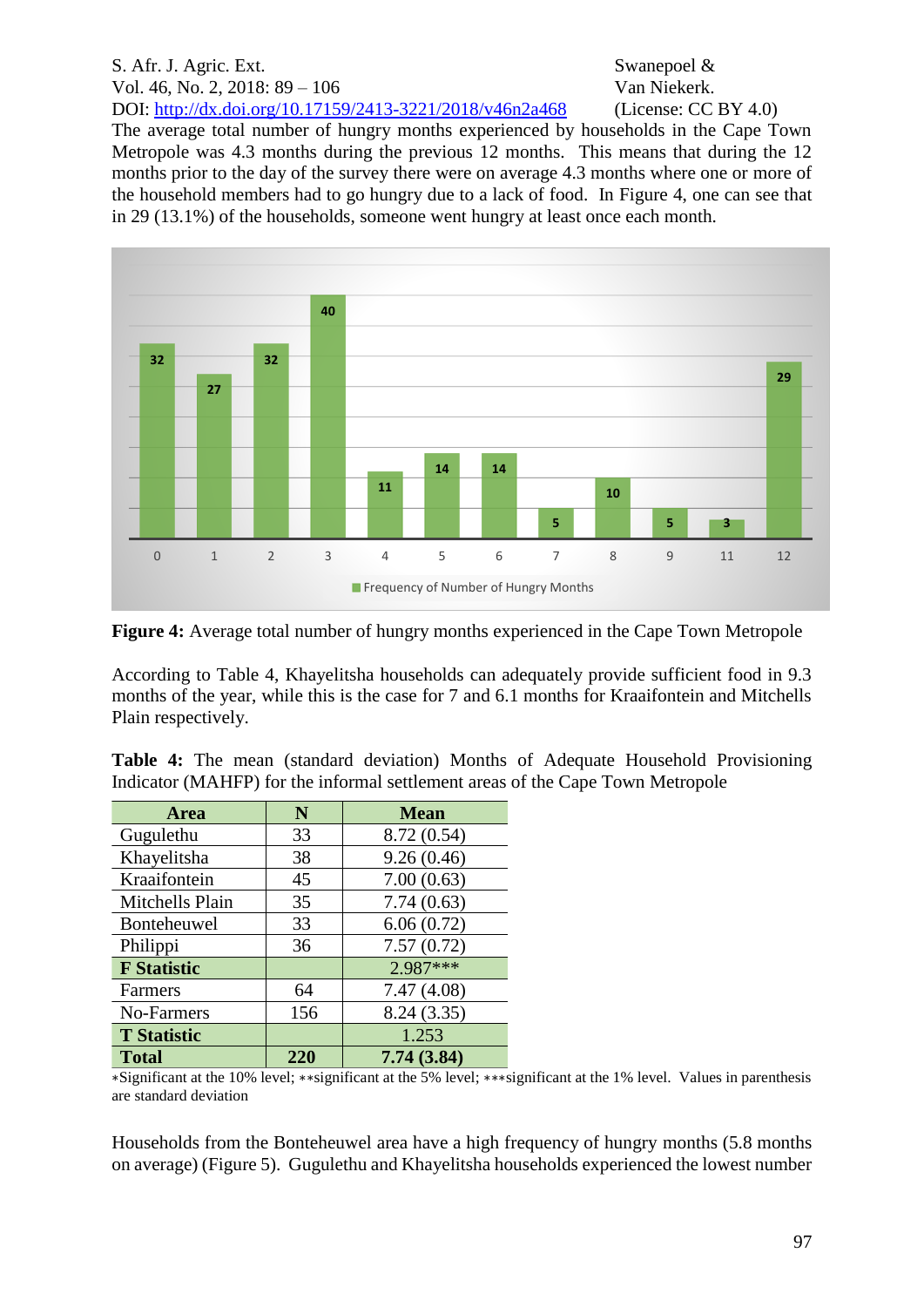# S. Afr. J. Agric. Ext. Swanepoel & Vol. 46, No. 2, 2018: 89 – 106 Van Niekerk.

DOI: <http://dx.doi.org/10.17159/2413-3221/2018/v46n2a468> (License: CC BY 4.0)

of hungry months with only 2.9 and 3.1 months respectively. On average, the households from the other surveyed informal settlement areas (Kraaifontein, Mitchells Plain and Philippi) experienced between four and five hungry months.



<span id="page-9-0"></span>**Figure 5:** Total hungry months experienced by households per informal settlement areas

A trend can be seen between the average total of hungry months and the level of food security [\(Table 5\)](#page-9-1). Food secure households have an average total of 0.8 hungry months per year, while the moderate and severely food insecure households have between 2.4 and 5 hungry months per year. The two assessments (HFIAS and HDDS) for FS verify each other.

<span id="page-9-1"></span>**Table 5:** A comparison between the total hungry months and the level of food security in the Cape Town Metropole

| <b>Area</b>                     |     | <b>Mean</b> |
|---------------------------------|-----|-------------|
| Food Secure                     | 19  | 0.77(1.05)  |
| <b>Moderately Food Insecure</b> | 30  | 2.43(1.61)  |
| Severely Food Insecure          | 171 | 5.02(4.04)  |
| <b>F</b> Statistic              |     | $16.41***$  |
| <b>Total</b>                    | 220 | 4,30 (3.88) |

∗Significant at the 10% level; ∗∗significant at the 5% level; ∗∗∗significant at the 1% level. Values in parenthesis are standard deviation

[Figure 6](#page-10-0) represents the distribution of the percentage of households experiencing hungry months over the course of a year. More than 40% of all households are affected by hunger during June and July, and a sharp rise in hunger can be seen in 46% of households in November and 66% of households in December. It can also be noted that the percentage of non-farming households experiencing hungry months are mostly less than farming households, except in July. Battersby (2011) reported similar results for June, but also reported January to be one of the months where food insecurity is experienced in the Western Cape. A main contribution to this peak reporting of hungry periods are due to the fact that the two longest school holidays fall within these months, thus the schools' feeding schemes are not operational. The burden is consequently on the households to provide for food during these periods. This seasonal linkage for both these months follows spending cycles during the December festive season and the cold and wet winter season during June when insecurity can be attributed to extreme weather patterns.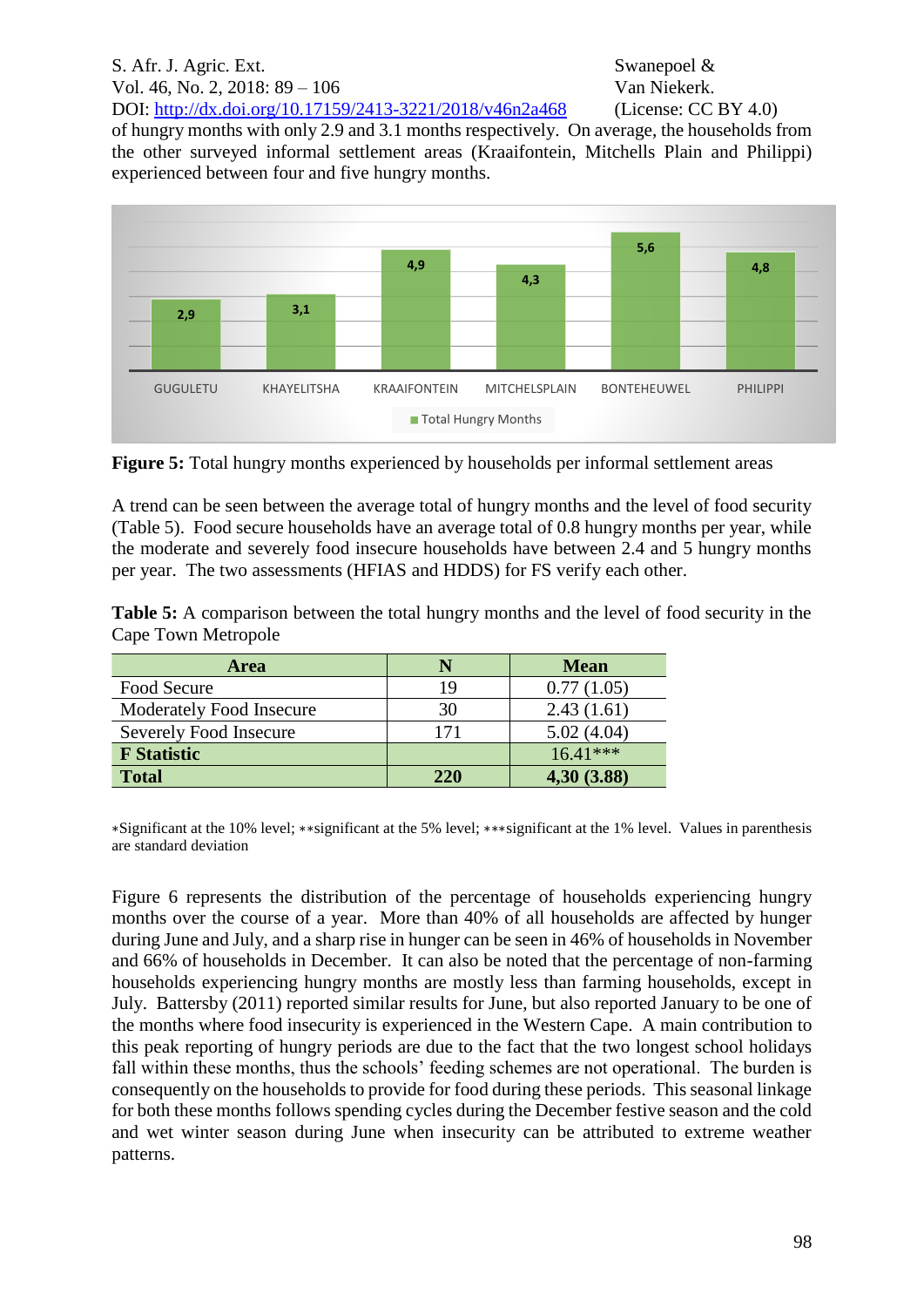

<span id="page-10-0"></span>

## **3.5. Food Poverty Measures**

Internationally, poverty is measured by using a set standard of the levels of per capita income of US\$ 1.25 and US\$ 2 per day. Total household income is converted from Rand to Dollar and into income per household member per day. This variable was used to create two categories of households depending on whether household members acquire more or less than US\$ 1.25 per capita per day. The same procedure was applied for the US\$ 2 per capita per day poverty measure.

Philander (2015) reported that respondents in Langa employed in the urban food garden projects' income ranges between R300 and R1200, while 80% of all respondents receive an income of between R300 and R800. This suggests that the average household lives on about R11 per day.

The poverty line in South Africa was reviewed in 2015 by using the Income Expenditure Survey from 2010/2011 to update the basket of goods and services. In other words, this refers to the minimum amount of money one needs to afford basic goods and services to survive. Those falling below this line therefore live in poverty (Nicolson, 2015).

The three lines of poverty that are used by Statistics South Africa (2015) can be seen in Table 6.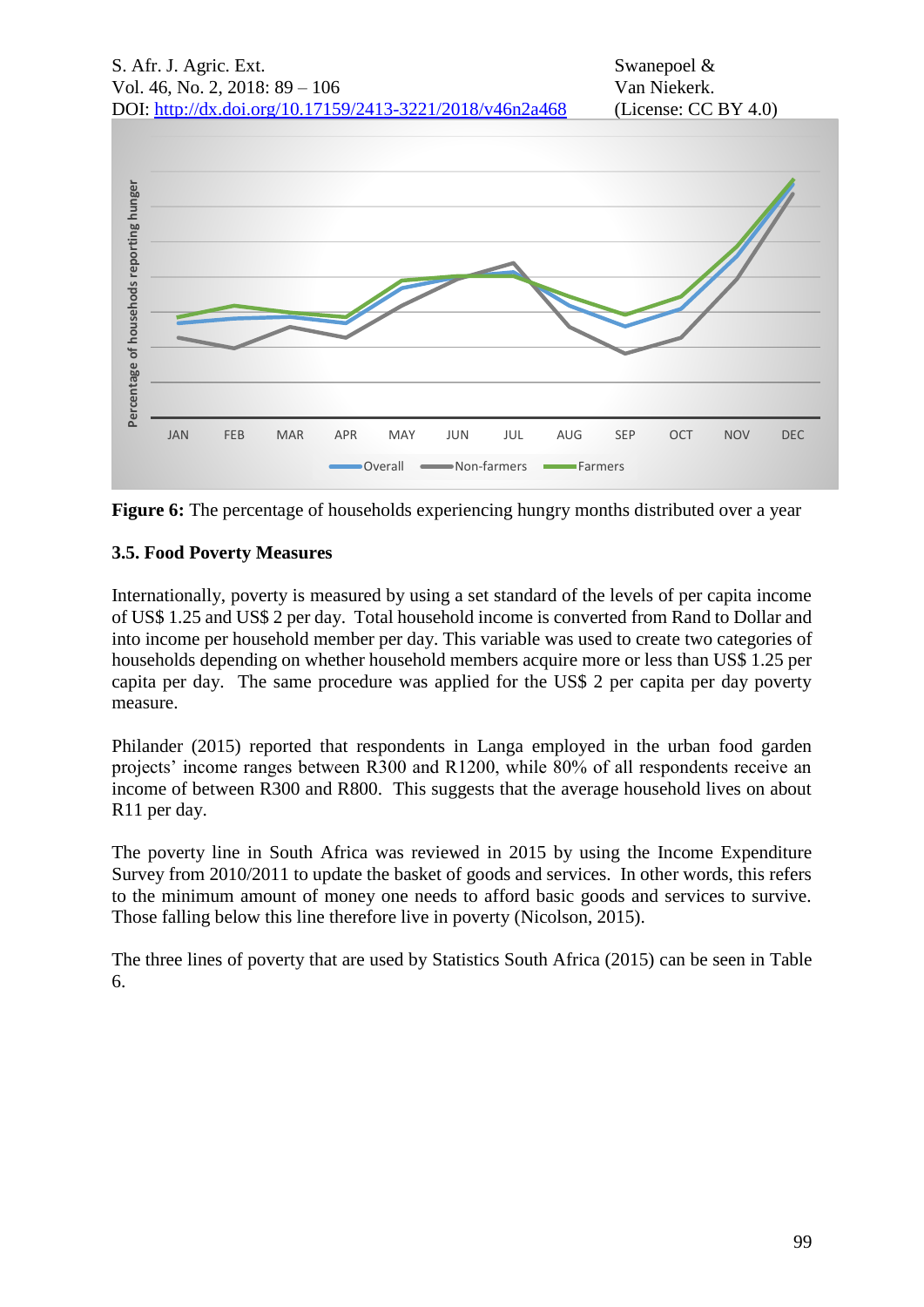|                               | <b>Food poverty line</b><br>(FPL)                                                                       | <b>Lower bound</b><br>poverty line (LBPL)                                                                          | <b>Upper bound</b><br>poverty line (UBP                  |
|-------------------------------|---------------------------------------------------------------------------------------------------------|--------------------------------------------------------------------------------------------------------------------|----------------------------------------------------------|
|                               | Unable to afford<br>enough food to meet<br>a minimum energy<br>intake (2,100 kilo-<br>calories per day) | Unable to afford<br>adequate food and<br>non-food items.<br>Sacrifice food to pay<br>for transport and<br>airtime. | Can generally affor<br>both food and non-<br>food items. |
| Value per person per<br>month | R335                                                                                                    | R <sub>501</sub>                                                                                                   | R770                                                     |
| <b>Poverty Headcount</b>      | 21.7%                                                                                                   | 37%                                                                                                                | 53.8%                                                    |
| <b>Poverty Headcount</b>      | 10 944 089                                                                                              | 18 632 646                                                                                                         | 27 117 973                                               |
| Poverty Gap                   | 6.9%                                                                                                    | 14.5%                                                                                                              | 25.8%                                                    |
|                               | <b>Extremely poor</b>                                                                                   | <b>Poor</b>                                                                                                        | Not poor                                                 |

**Table 6**: Rebased food, lower bound and upper bound poverty lines

When looking at per capita income per day, 79.1% of households reported an income of more than US\$ 1.25 per capita per day, while 20.9% of the households are below this critical point. There are however 51.4% of the respondents that earn above US\$ 2 per capita per day, with the rest below this amount.

As seen in [Table 7,](#page-11-0) the levels of per capita income per day in US\$ in the different informal settlement areas shows that more than 50% of households from Gugulethu, Khayelitsha and Philippi earn above US\$ 2 per capita per day.

<span id="page-11-0"></span>**Table 7:** Levels of per capita income per day in US\$ in the different informal settlement areas of the Cape Town Metropole

|                                      | More than<br>US\$ 2 per day | <b>Less than</b><br>US\$ 2 per day | <b>More than</b><br><b>US\$ 1,25 per</b><br>day | <b>Less than</b><br><b>US\$ 1,25 per</b><br>day |
|--------------------------------------|-----------------------------|------------------------------------|-------------------------------------------------|-------------------------------------------------|
| Gugulethu                            | 51.50%                      | 48.50%                             | 84.80%                                          | 15.20%                                          |
| Khayelitsha                          | 50.00%                      | 50.00%                             | 71.10%                                          | 28.90%                                          |
| <b>Kraaifontein</b>                  | 22.20%                      | 77.80%                             | 48.90%                                          | 51.10%                                          |
| <b>Mitchells Plain</b>               | 37.10%                      | 62.90%                             | 68.60%                                          | 31.40%                                          |
| <b>Bonteheuwel</b>                   | 21.20%                      | 78.80%                             | 54.50%                                          | 45.50%                                          |
| <b>Philippi</b>                      | 52.80%                      | 47.20%                             | 69.40%                                          | 30.60%                                          |
| <b>Pearson Chi-</b><br><b>Square</b> | 16.787***                   |                                    | $13.618**$                                      |                                                 |
| <b>Likelihood Ratio</b>              | 17.370***                   |                                    | 14.094**                                        |                                                 |
| <b>Non-Farmers</b>                   | 45.50%                      | 54.50%                             | 63.60%                                          | 36.40%                                          |
| <b>Urban Farmers</b>                 | 35.70%                      | 64.30%                             | 66.20%                                          | 33.80%                                          |
| <b>Pearson Chi-</b><br><b>Square</b> | 1.849                       |                                    |                                                 | 0.247                                           |
| <b>Likelihood Ratio</b>              | 1.831                       |                                    |                                                 | 0.239                                           |
| <b>Total</b>                         | 38.60%                      | 61.40%                             | 65.50%                                          | 34.50%                                          |

∗Significant at the 10% level; ∗∗significant at the 5% level; ∗∗∗significant at the 1% level. Values in parenthesis are standard deviation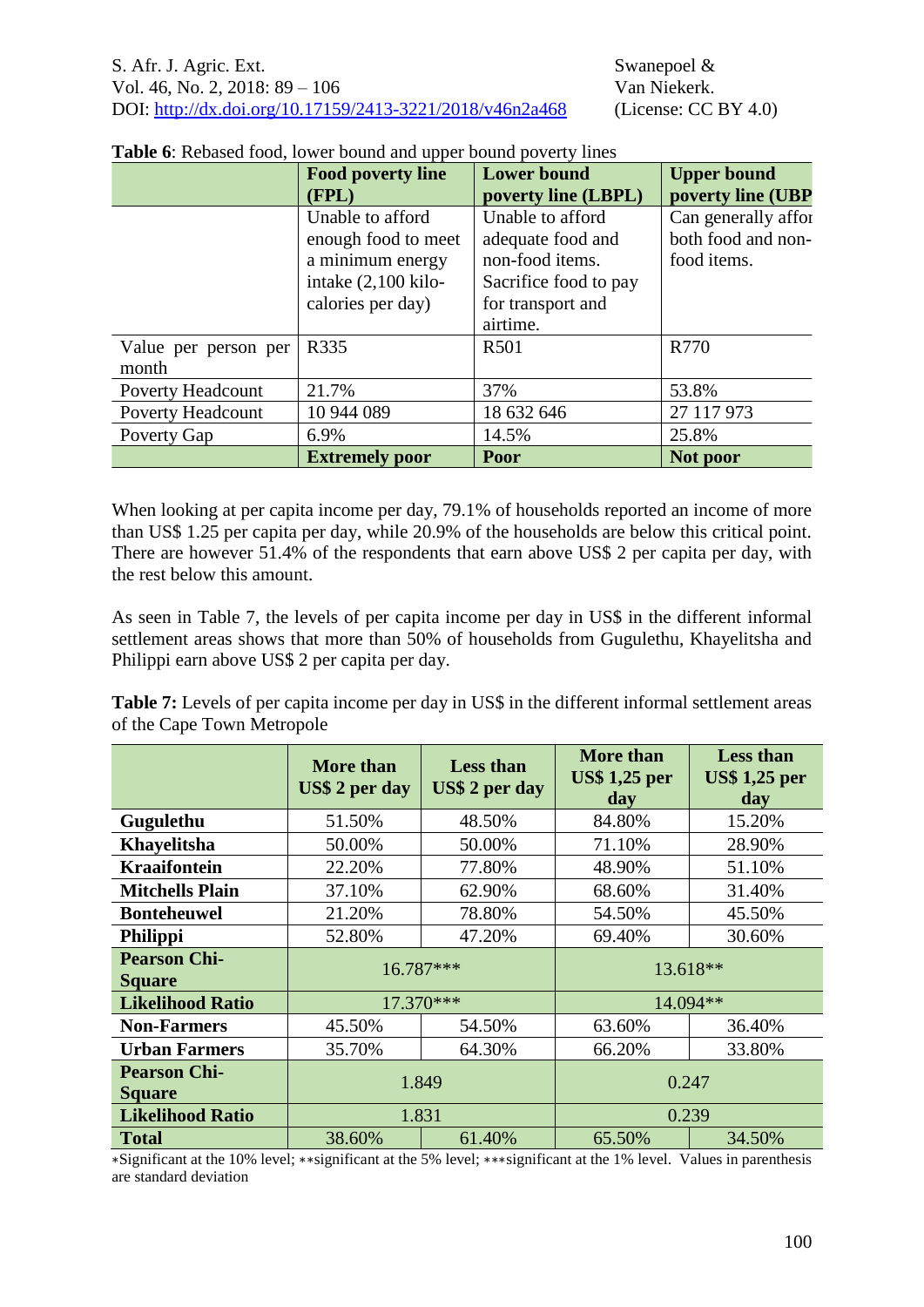Less than half (37.1%) of Mitchells Plain households earn more than US\$ 2 per capita per day, while this is the case for only 22.2% of Kraaifontein households and 21.2% of Bonteheuwel households. Although 52.8% of Philippi households earn above US\$ 2 per capita per day, 30.6% of them earn below US\$ 1.25 per capita per day. Furthermore, 45.4% of Bonteheuwel households and 51.1% of Kraaifontein households earn less than US\$ 1.25 per capita per day. This shows that households in the Kraaifontein and Bonteheuwel areas are in a very bad situation concerning income [\(Table 7\)](#page-11-0). For non-farmers, 45.5% earn more than US\$ 2 per capita per day, while this is the case for only 35.7% of urban farmers. The values are more or less the same for the US\$ 1.25 level for non- and urban farmers. There are significant differences for both the US\$ 1.25 and US\$ 2 levels between informal settlement areas, but no significant difference could be found for farm type.

When comparing the food poverty scales with the HFIAS [\(Table 8\)](#page-12-0) significant differences can be observed for both the US\$ 1.25 and US\$ 2 levels. It can be observed that only 57.9% of households earning more than US\$ 2 per capita per day are food secure according to the HFIAS, while 40.4% earning less than US\$ 1.25 are food insecure.

|                             | <b>More than</b><br>US\$ 2 per day | <b>Less than</b><br>US\$ 2 per day | <b>More than</b><br><b>US\$ 1,25 per</b><br>day | <b>Less than</b><br><b>US\$ 1,25 per</b><br>day |
|-----------------------------|------------------------------------|------------------------------------|-------------------------------------------------|-------------------------------------------------|
| Food secure                 | 57.90%                             | 42.10%                             | 84.20%                                          | 15.80%                                          |
| Moderately food<br>insecure | 53.30%                             | 46.70%                             | 86.70%                                          | 13.30%                                          |
| Severely food<br>insecure   | 33.90%                             | 66.10%                             | 59.60%                                          | 40.40%                                          |
| <b>Pearson Chi-Square</b>   | $7.311**$                          |                                    | 11.475***                                       |                                                 |
| <b>Likelihood Ratio</b>     | $7.154**$                          |                                    |                                                 | 12.836***                                       |
| <b>Total</b>                | 38.60%                             | 61.40%                             | 65.50%                                          | 34.50%                                          |

<span id="page-12-0"></span>**Table 8:** A comparison of the per capita income per day in US\$ with HFIAS scale

∗Significant at the 10% level; ∗∗significant at the 5% level; ∗∗∗significant at the 1% level. Values in parenthesis are standard deviation

#### **3.6. Food Consumption as a Share of Household Expenditure**

Income and expenditure surveys may serve as a measure for FS. Some literature (Leroy, Van Rooyen, D'Haese & De Winter, 2001) states that food consumption, as a part of household spending, is a direct outcome indicator of FS. Therefore, according to D'Haese *et al.* (2016), it is important to calculate the monetary value of the amount of food purchased, namely how much food is consumed coming from own production and amount of food received as a donation or gift. Even though expenditure patterns of households may provide some information regarding the quantities of different foods purchased per household member, and the contribution to total energy, the information does not indicate FS over time, or whether it has been disposed of in some or other way. Thus, insufficient information regarding food intake has been observed.

[Table 9](#page-13-0) shows that households from Gugulethu spent the most money on food consumed (R478.54) per month, while households from Khayelitsha, Kraaifontein and Bonteheuwel spent less than R300 on food consumed per month. Khayelitsha also spent the lowest share of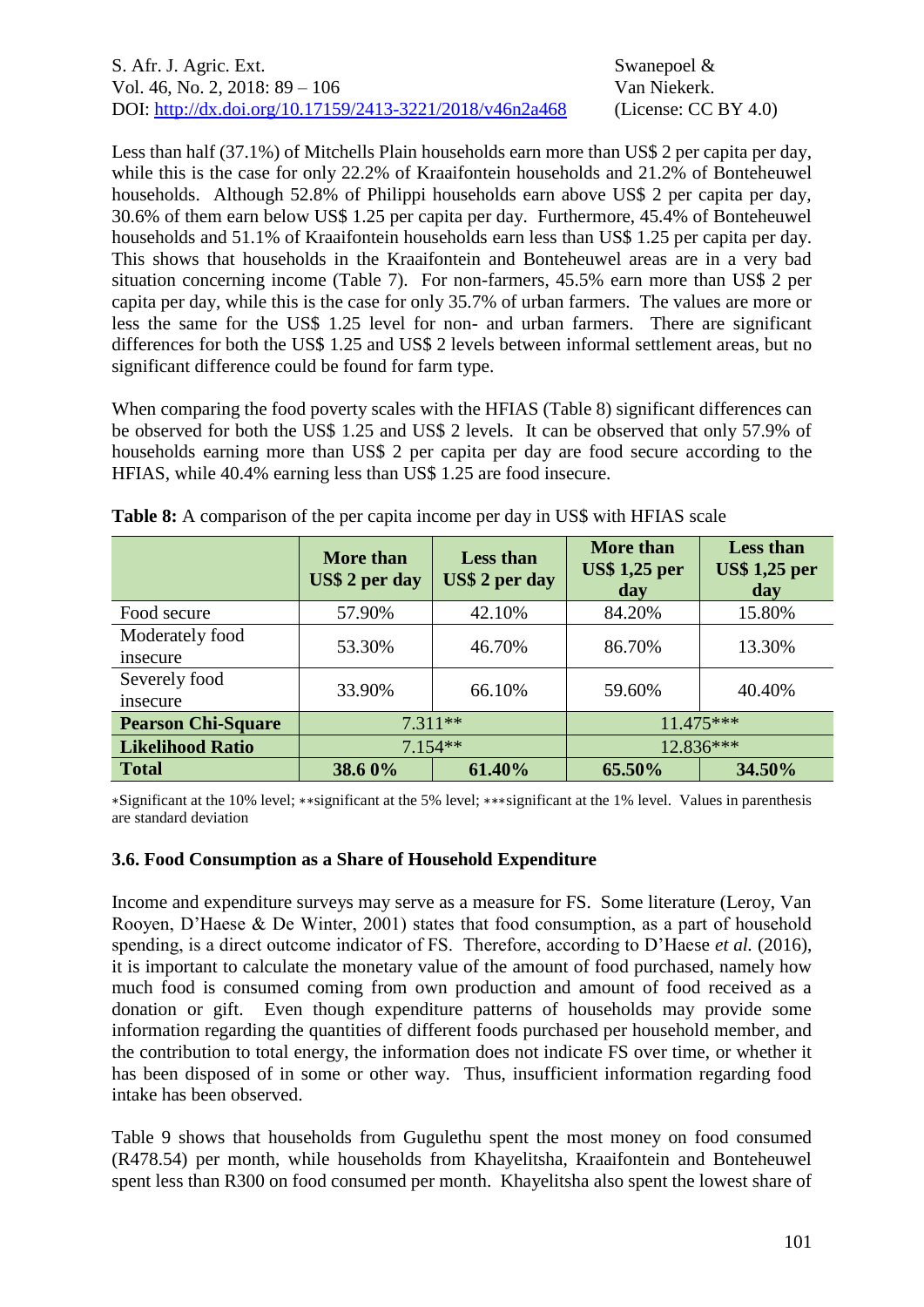S. Afr. J. Agric. Ext. Swanepoel & Vol. 46, No. 2, 2018: 89 – 106 Van Niekerk. DOI: <http://dx.doi.org/10.17159/2413-3221/2018/v46n2a468> (License: CC BY 4.0) household expenditure (43%) on food consumed. Kraaifontein spend 57% and Philippi 62% of household expenditure on food consumed per month. There are significant differences between areas for both the value spent on food consumed per month as well as the share of household expenditure spent on food. However, non-farming households spent R286.35 per month, while farming households spent R359.35 on food consumed.

Although non-farming households spend about R70.00 per month less on food consumed than farming households, there is no significant difference between the two. This is also the case for the share of household expenditure spent on food by non- farming (47%) and farming households (51%).

| Area %                  | N   | <b>Value-Consumed</b> | <b>Share</b> |
|-------------------------|-----|-----------------------|--------------|
|                         |     | (ZAR)                 |              |
| Gugulethu               | 33  | 478.54 (70.71)        | 0.51(0.17)   |
| Khayelitsha             | 38  | 271.01 (24.19)        | 0.43(0.19)   |
| Kraaifontein            | 45  | 290.95 (55.53)        | 0.57(0.22)   |
| Mitchells Plain         | 35  | 416.97 (63.94)        | 0.50(0.19)   |
| <b>Bonteheuwel</b>      | 33  | 280.59 (46.11)        | 0.51(0.24)   |
| Philippi                | 36  | 316.16 (24.96)        | 0.62(0.23)   |
| <b>F</b> Statistic      |     | $2.69**$              | $3.69***$    |
| <b>Farming status</b> % |     |                       |              |
| No Farming              | 64  | 286.35 (196.14)       | 0.47(0.21)   |
| Farming                 | 156 | 359.50 (349.29)       | 0.51(0.21)   |
| <b>T</b> Statistic      |     | 0.071                 | 0.646        |
| <b>Total</b>            | 220 | 338.26                | 0.52         |

<span id="page-13-0"></span>**Table 9:** The value of food consumed and a share of expenditure for households

∗Significant at the 10% level; ∗∗significant at the 5% level; ∗∗∗significant at the 1% level. Values in parenthesis are standard deviation

# **3.7. Intra Household Food Distribution**

When the respondents were asked when there is not enough food for every member of the household, which members will receive less to eat than necessary to fulfil their needs, it was clear that female and male adults will receive less to eat. Almost half (47.7%) of female adults and 41.4% of male adults are most likely to receive less food. It was mentioned that in some households, 3.2% of children under five years of age and 9.9% of children over the age of five years old are more likely to receive less food when there is not enough to eat. In a study on a rural area by De Cock, D'Haese, Vink, Van Rooyen, Staelens, Schönfeldt & D'Haese (2013), similar values were reported for when food shortages arise where 48% of female adults would eat less, while children under 5 years would mostly have enough food to eat.

Respondents in the surveyed informal settlement areas of the Cape Town Metropole reported that 51% of adults and 85.7% of children had three or more meals the day before the survey. Furthermore, 39.4% of adults had only two meals, while 10% of them only had one meal the day prior to the survey. In the Limpopo province, De Cock *et al.* (2013) found that most adults ate on average two or three times a day, with 54.6 % of the household having two meals and 35.4 % having three meals a day. Moreover, 24% of children had four meals and 11% of them had two meals the day prior to the survey. Only 3.3% of them had one meal only.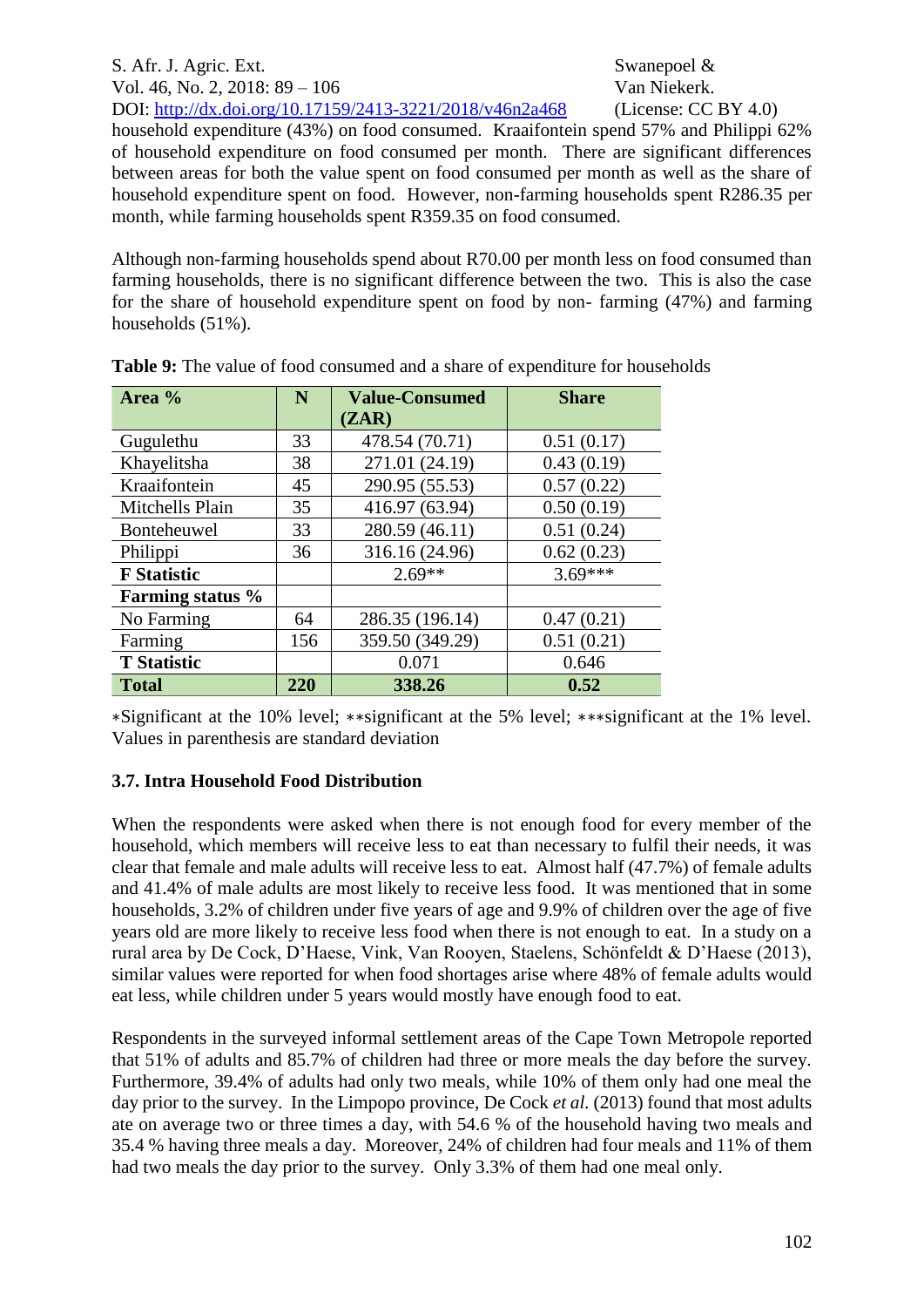When a comparison was made between the numbers of meals ate the previous day and the level of FS (HFIAS) for adults in the Cape Town Metropole, there was no significant differences between the groups. The food secure group of adults had on average 2.6 meals the previous day, while those moderately and severely food insecure had 2.4 and 2.4 meals on average respectively.

[Table](#page-14-0) **10** shows the comparison between the numbers of meals ate by children the day prior to the survey and the level of FS in the Cape Town Metropole. There are no significant differences between the groups. The food secure group of children had on average 5.16 meals the previous day, while those severely food insecure had 4.7 meals.

<span id="page-14-0"></span>**Table 10:** A comparison between the number of meals eaten the previous day and the level of food security for children in the Cape Town Metropole

|                          |     | <b>Mean</b> |
|--------------------------|-----|-------------|
| Food secure              | 19  | 5.16(1.34)  |
| Moderately food insecure | 29  | 5.03(1.45)  |
| Severely food insecure   | 171 | 4.74(1.52)  |
| Total                    | 219 | 4.82(1.50)  |
| <b>F</b> Statistic       |     | 1.009       |

∗Significant at the 10% level; ∗∗significant at the 5% level; ∗∗∗significant at the 1% level. Values in parenthesis are standard deviation

#### **4. CONCLUSION AND RECOMMENDATIONS**

The HFIAS scale showed that 77.7% of households in the informal settlement areas in the Cape Town Metropole experience severe food insecurity, while only 8.6% are food secure. Gugulethu households reported the lowest mean score on the HFIAS scale (10.1) and the highest food insecurity levels of 16.1 and 15.9 were measured for Bonteheuwel and Kraaifontein respectively. There are significant differences between the areas in terms of the level of FS, but no significant difference in FS between farming and non-farming households.

A value of 10.4 was measured on the HDDS scale for the Cape Town Metropole. The areas showing the highest diet diversity were Mitchells Plain (11.7) and Gugulethu (11.3), while the measure for Bonteheuwel was very low at 8.97. This is an indication that households in the Bonteheuwel area experience higher levels of food insecurity and a much lower diversity in their diet. There are significant differences between the HDDS of the different areas, but none between farming and non-farming households. It can therefore be concluded that Urban Agriculture (UA) does not make a significant contribution to either access or diet diversity.

It was noted that farming households consume more roots and tubers, vitamin A fruit and vegetables, other vegetables and maize than non-farming households. This might be due to the fact that farming households produce some of the above-mentioned food groups. Non-farming households, however, consume more meat, pork, mutton, lamb and goat, and much more poultry than farming households.

The average total expenditure per month per household on food is R338.26. An average of R177.49 per month is spent on other cereals, which includes bread, followed by R176.84 spent on poultry and R134.37 spent on maize products.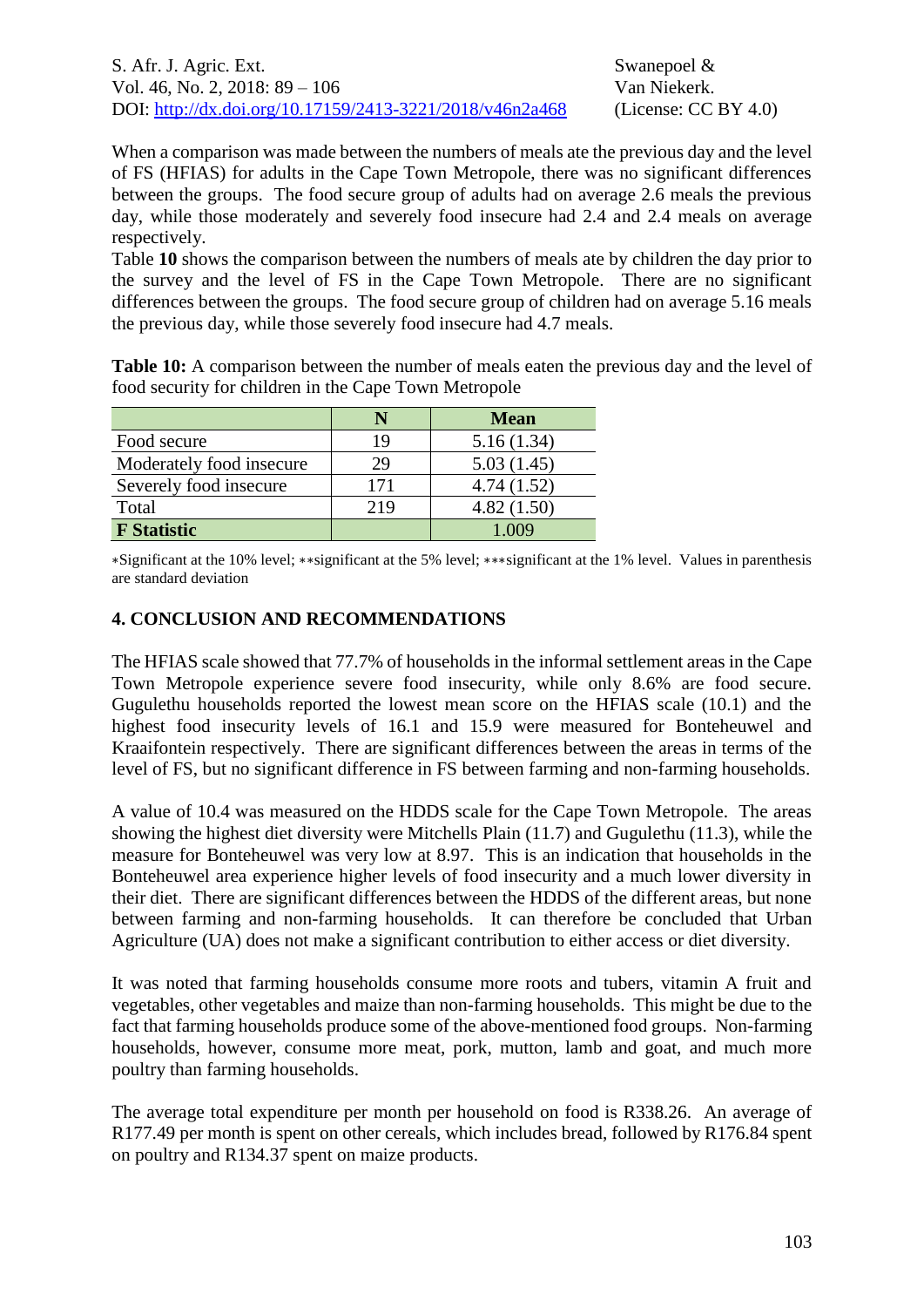Households in the informal settlement areas of the Cape Town Metropole experienced almost 4,5 hungry months during the previous 12 months. In 13.1% of the households, hunger was experienced by someone in the household at least for once a month during the past year.

It is noteworthy that households are especially affected by hunger during June and July, and in November and December. This might be due to the long school holidays when school feeding schemes are inactive and households have to provide food for children.

The majority of households (79.1%) reported an income of more than US\$ 1.25 per capita per day, while 20.9% of the households are below this critical point. Only 51.4% of the respondents earn above the US\$ 2 per capita per day level, with the rest below this amount.

Gugulethu households spend the most on food per month (R478.54), while Khayelitsha, Kraaifontein and Bonteheuwel spend less than R300.00. Khayelitsha also spent the lowest share of household expenditure (43%) on food. Kraaifontein spent 57% and Philippi 62% on household expenditure on food per month.

When food shortages arise, female and male adults are most likely to receive less food.

To conclude, when looking at the different dimensions of FS, the following levels in FS in the informal settlement areas of the Cape Town Metropole can be observed:

- Access:
	- o The **Household Food Insecurity and Access Scale** shows that 77.7% of households are severely food insecure.
	- o With regards to the **food poverty lines**, just over 50% earn more than US\$ 2 per capita per day, while 20.9% of the households are below the critical point of US\$ 1.25 per capita per day.
	- o The average **total household expenditure** on food is R338.26, while an average of 52.5% of household expenditure is spent on food (**share of expenditure spent**).
- Availability:
	- o The **Hunger Index** shows that 4.3 months of the year in all households and in 13.1% of the households, at least for once a month during the past year, someone had to go hungry.
- Utilisation:
	- o 10.4 out of 18 on the **Household Diet Diversity Score** was measured for the different food groups/categories consumed.
	- o 47.7% and 41.4% of female and male adults respectively are most likely to receive less food when shortage occurs. Children to a much lesser extent **(Intra household food distribution)**.
- Sustainability:
	- o The ability to have sufficient access to food at all times is contained in a mix of the above measurements.

The levels in food insecurity in the informal settlement areas of the Cape Town Metropole are very high as measured in all FS dimensions.

Significant differences can be seen for all FS indicators between areas. Households in the Bonteheuwel and Kraaifontein areas are severely food insecure as measured by the HFIAS scale, while Gugulethu and Khayelitsha has the lowest appearance measured according to this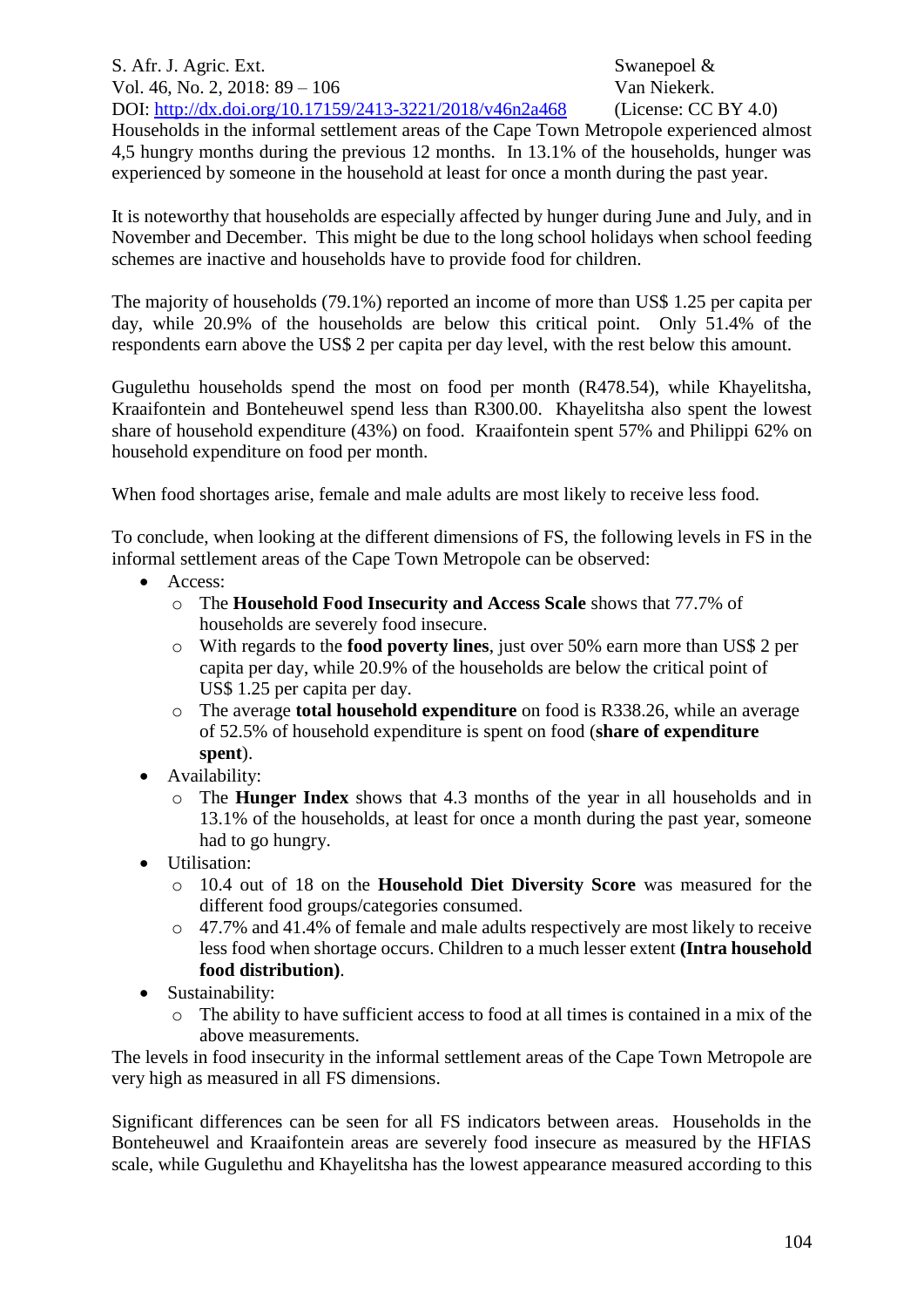scale. Bonteheuwel, Kraaifontein and Philippi has the lowest HDDS, while Gugulethu, Mitchelsplein and Khayelitsha have the highest HDDS. With regards to the Months of Adequate Household Provisioning Indicator (MAHFP), Bonteheuwel and Kraaifontein have the lowest values, proving to be more food insecure, while Gugulethu and Khayelitsha have the highest values. The same result can be seen with food poverty measures. Since the study analysed the FS situation of urban farming initiated by governmental projects, numerous aids were provided.

It can thus be concluded that there are no significant differences between the households involved in UA and those who are not. This might be a good indication of the severity of food insecurity for the Western Cape's Farmer Support and Development's (FSD) extension services. The FSD should target efforts to assist during hungry months in terms of feeding projects and other alternative measures. Further research should be done on the reasons why non-farming households spend less on food consumed than farming households.

#### **REFERENCES**

- BATTERSBY, J. 2011. The State of Urban Food Insecurity in Cape Town. AFSUN Food Security Series. Retrieved from [http://queensu.ca/samp/afsun/files/AFSUN\\_11.pdf on 22](http://queensu.ca/samp/afsun/files/AFSUN_11.pdf%20on%2022%20November%202015)  [November 2015.](http://queensu.ca/samp/afsun/files/AFSUN_11.pdf%20on%2022%20November%202015)
- CRUSH, J., HOVORKA, A. & TEVERA, D. 2011. Food security in Southern African cities: The place of urban agriculture. *Progress in Development Studies*, 11(4):285–305. [https://doi.org/10.1177/146499341001100402.](https://doi.org/10.1177/146499341001100402)
- D'HAESE, L., KARAAN, M., VAN ROOYEN, C. J. & VINK, N. 2016. Complexity of measuring food and nutrition security at household level and indicators for monitoring and evaluating change. *Contribution to the IFAMA 2016 congress in Aarhus (Denmark).*
- D'HAESE, L., VASILE, M. & ROMO, L. 2013. Research Project "Rajah Grow Together" Food Security in Ekurhuleni, Gauteng Province, South Africa, *Independent Study*.
- DE COCK, N., D'HAESE, M., VINK, N., VAN ROOYEN, C. J., STAELENS, L., SCHÖNFELDT, H. C. & D'HAESE, L. 2013. Food security in rural areas of Limpopo province, South Africa. *Food Security*, 5(2):269–282. [https://doi.org/10.1007/s12571-](https://doi.org/10.1007/s12571-013-0247-y) [013-0247-y.](https://doi.org/10.1007/s12571-013-0247-y)
- DEITCHLER, M., BALLARD, T., SWINDALE A. & COATES J. 2010. Validation of a measure of household hunger for cross cultural use. US State Food security in rural areas of Limpopo province, South Africa 281. Department Third Annual Conference on program evaluation: New paradigms for evaluating diplomacy in the 21st Century. June 8–9.
- FOSTER, J. E., GREER, J. & THORBECKE, E. 1984. A Class of Decomposable Poverty Measures. *Econometrica*, 52(3):761–766. [https://doi.org/10.2307/1913475.](https://doi.org/10.2307/1913475)
- FRAYNE, B., PENDLETON, W., CRUSH, J., ACQUAH, B., BATTERSBY-LENNARD, J., BRAS, E. & ZANAMWE, L. 2010. The State of Urban Food Insecurity in Southern Africa. *Progress in Development Studies*.
- HENDRIKS, S. L. 2015. The food security continuum: a novel tool for understanding food insecurity as a range of experiences. *Food Security*, 7(3):609–619. [https://doi.org/10.1007/s12571-015-0457-6.](https://doi.org/10.1007/s12571-015-0457-6)
- LABADARIOS, D., MCHIZA, Z. J., STEYN, N. P., GERICKE, G., MAUNDER, E. M., DAVIDS, Y. D. & PARKER, W. A. 2011. Food security in South Africa: a review of national surveys. *Bulletin of the World Health Organization*, 89(12):891–899. [https://doi.org/10.2471/BLT.11.089243; 10.2471/BLT.11.089243.](https://doi.org/10.2471/BLT.11.089243;%2010.2471/BLT.11.089243)